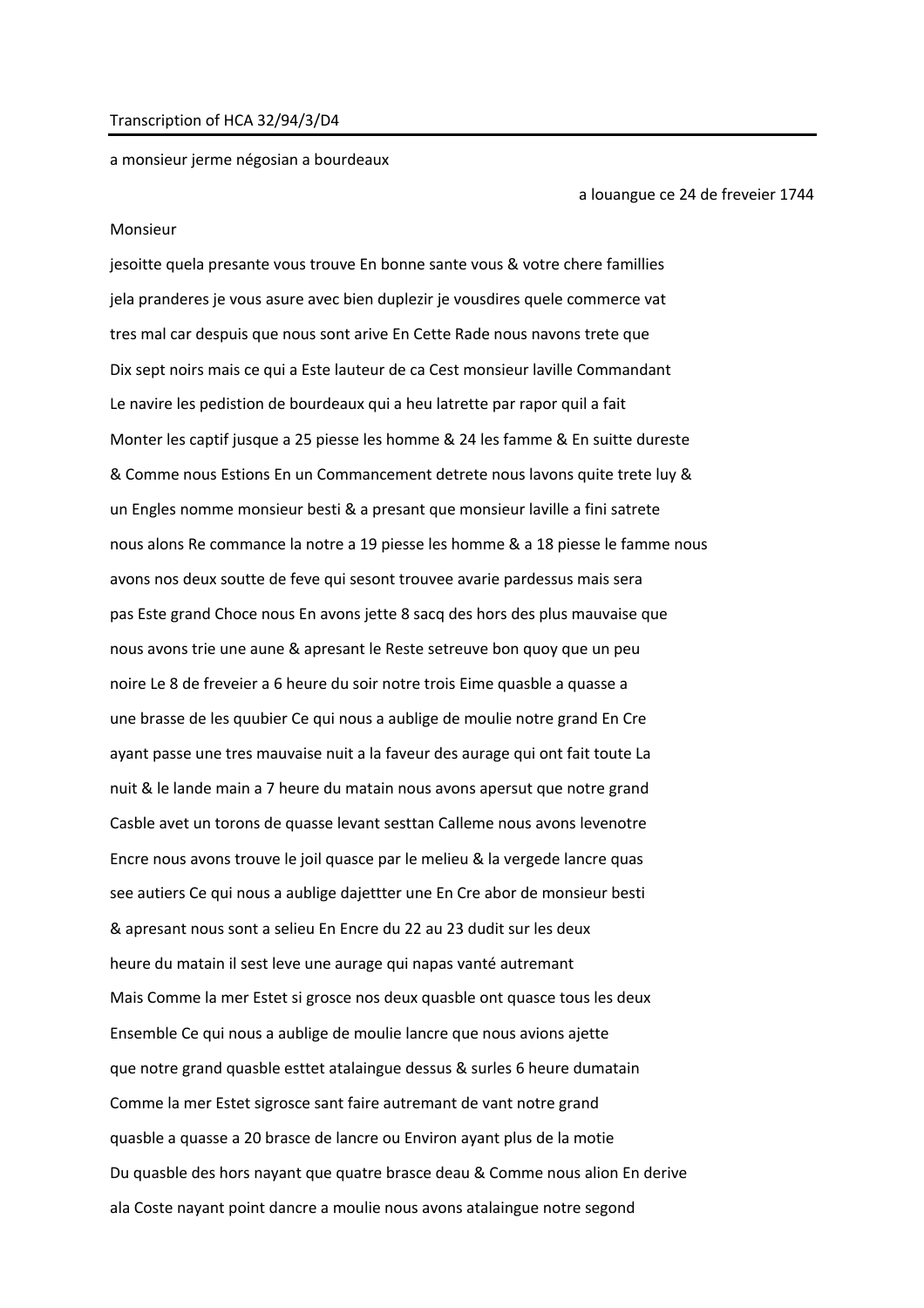quasble a notre mauvaice Encre qui a vet le joil quasce & deux quanon que nous avons atalaingue a notre trois Eime quasble [je..i] aubout qui estet de Reste abor Cest Ce qui nous atenu nous avons le malheur davoir de Mauvais quasble Car apressant il ont tous deux a trois espissure jl lia 28 jours que monsieur boissaud est mallade monsieur bouyer aussi a Este malade il ont Este bien mal & partiquliere ment monsieur boissaud Mais apresant il va mieux dumerci il nont point de fieuvre lun ni lautre il nia que la for Ce qui luy manque a tous les deux il vouous font bien des Conplimant & moy aussi monsieur Riberon se porte bien & les deux sirugien ausi jl lia une partie de nos gan qui ont Este malade mais apresant il va un peu mieux le segond tounelier Est mort quelque jour apres notre arivee Coume monsieur boissaud Est si foible il ne peut vous EsCrire nous sont presantemant 20 navire ala coste il ena 9 agabainde & 7 amalainbe & 4 que nous sont alouangue monsieur je suis...

> Votre tres heumble & tres aubeissant serviteur francois normand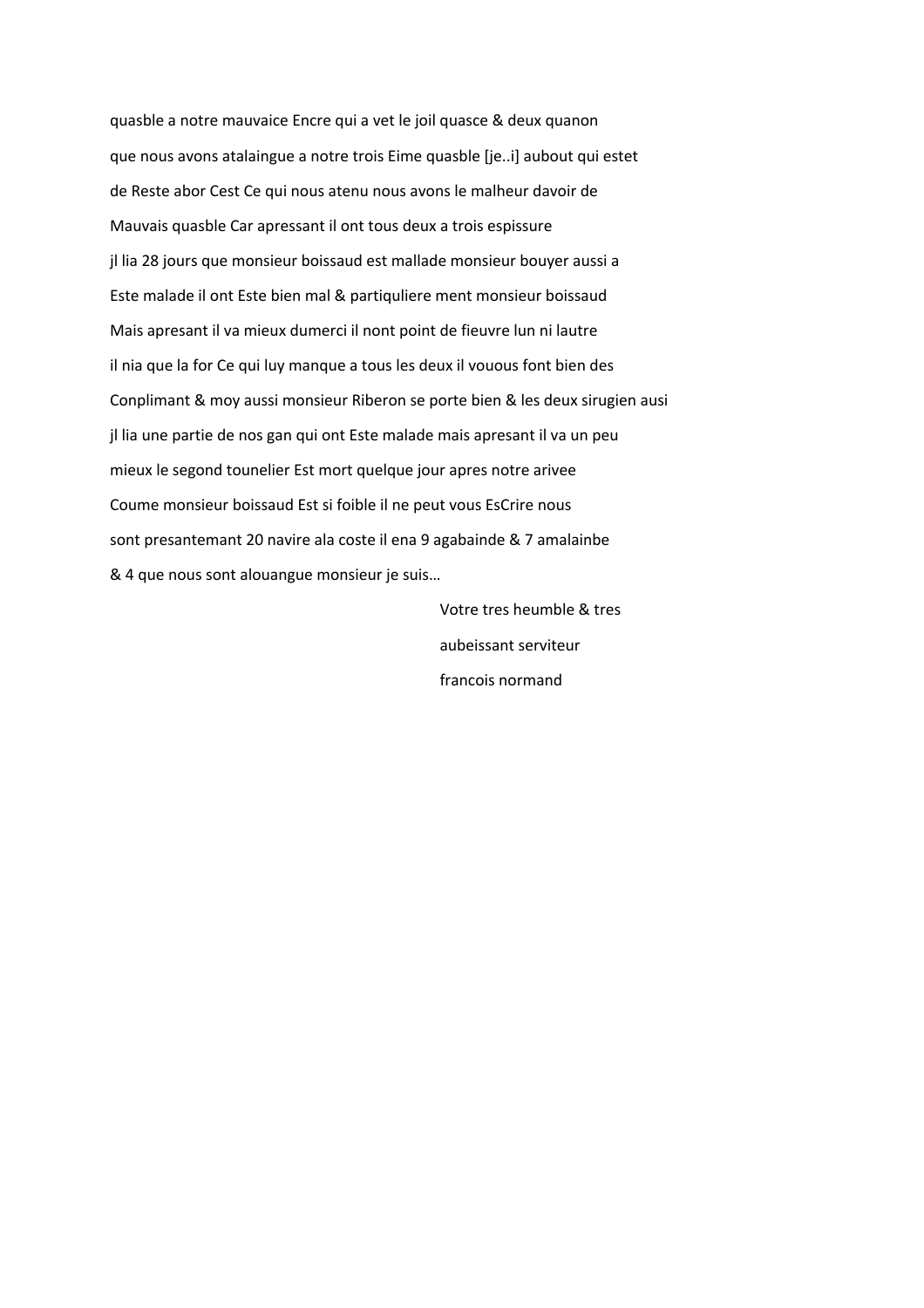## Translation of HCA 32/94/3/D4

To Mister Jerme merchant in Bordeaux

in Loango this 24<sup>th</sup> day February 1744

## Mister,

I hope this finds you and your dear family in good health I would – I assure you - be very delighted to learn this. I have to tell you that our trade is not going well, because we have only bought seventeen Blacks since our arrival due to Mister Laville, who commands the ship L'Expedition de Bordeaux, being able to redetermine the trading conditions and raising the price for the captives to 25 pieces [coins] for men, and 24 for women and so on. Since we had only started with the trade, we backed out of the deal and left him to trade with an Englishman named Mister Besti. Now that Mister Laville has concluded his transaction, we are going to start again our own trade negotiations with prices starting at 19 pieces for men and 18 pieces for women. We had two holds of beans that were going bad, but fortunately we managed to preserve most of them by sorting and thrown out eight bags of the worst ones, leaving us with the rest which are good, even though they are a bit black. On the 8th of February at 6 o'clock in the evening, our third cable broke one fathom below the hawsehole which forced us to drop our big anchor. The next day at 7 o'clock in the morning, after having been pelted by storms which lasted all night, we noticed that our big cable's coil had also broken. Thanks to the wind having calmed down, we raised our anchor and not only discovered that its stock had been broken in the middle, but that its shank had also broken in the third of its height, which, in turn, forced us to cast our anchor onto Mister Besti's ship. We were now able to anchor at this place from the 22nd to the 23rd of February. However, at two o'clock in the morning, a storm arose and while its wind did not cause any issues, it did cause a swell so heavy that our two cables broke simultaneously